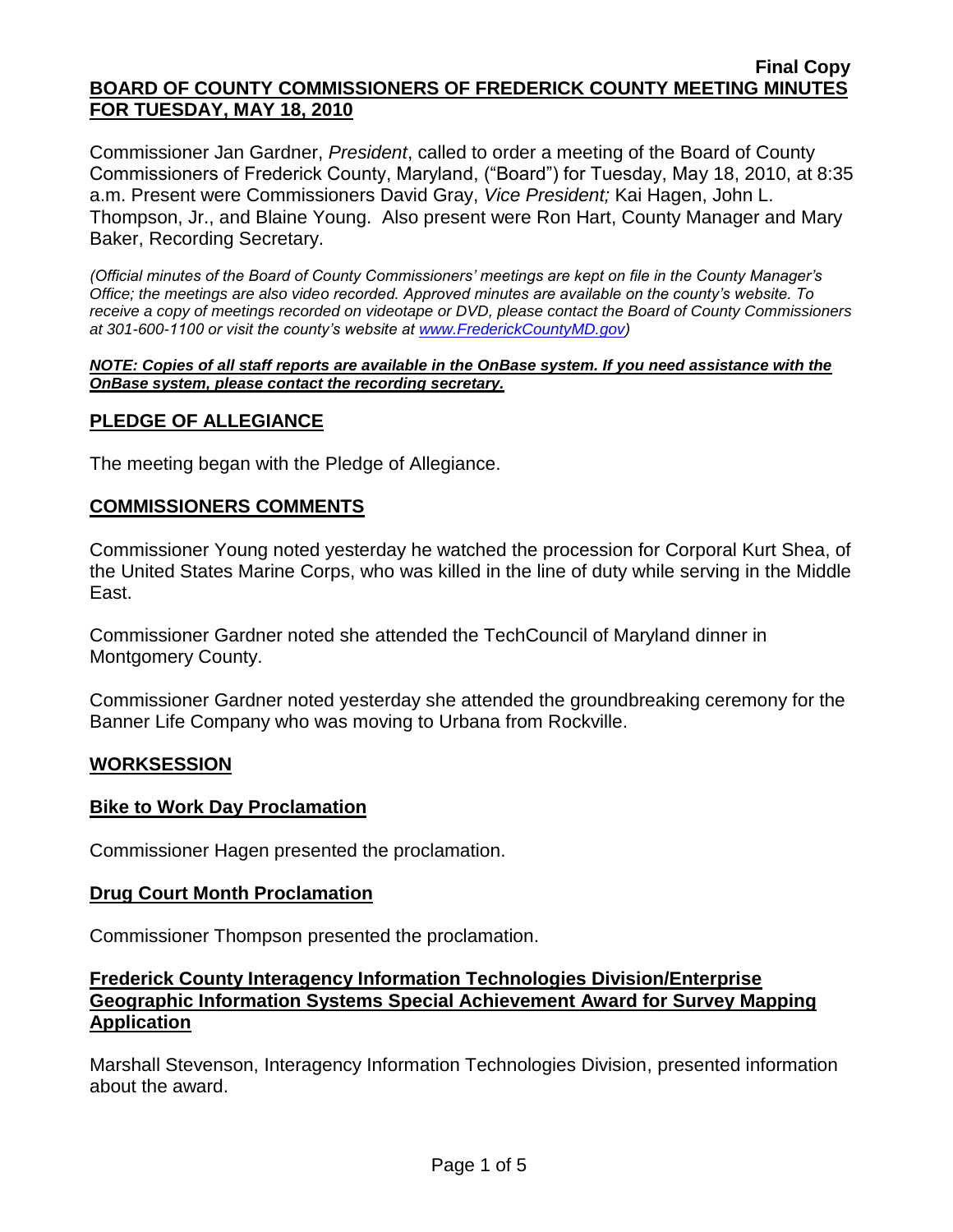### **PUBLIC HEARING**

# **To Consider a Resolution to Approve Submission of the Application for Funding from the Maryland Community Development Block Grant (CDBG) Program - Jenny Short, Citizens Services Division**

A public hearing was held, as duly advertised, on the proposed resolution to approve submission of the application for funding from the Maryland Community Development Block Grant (CDBG) Program.

Ms. Short presented the grant application and proposed resolution.

Public comment was taken from:

Steve Fox, Chairperson, Affordable Housing Council

Commissioner Hagen moved approval of the proposed resolution, grant application and transfer of funds to the appropriate account once the grant was processed. Commissioner Gray seconded the motion that passed 4-1 with Commissioner Thompson opposed.

(A copy of Resolution #10-13 can be obtained in the County Manager's Office or from the county's website, [www.FrederickCountyMD.gov\)](http://www.frederickcountymd.gov/)

### **ADMINISTRATIVE BUSINESS**

### **Adoption of the FY 2011 Property Tax Rate (Public Hearing Held 5/4/10) - Mike Gastley, Finance Division**

Mr. Gastley presented the proposed resolution.

Commissioner Thompson moved to adopt the constant yield tax rate by decreasing funding to Frederick Community College by \$286,000. Commissioner Young seconded the motion that failed 1-4 with Commissioners Gardner, Gray, Hagen and Young opposed.

Commissioner Young moved to adopt the constant yield tax rate by using the balance of \$249,726 and leaving \$37,000 to be taken out of the Department of Social Service's budget. Commissioner Thompson seconded the motion that failed 2-3 with Commissioners Gardner, Gray and Hagen opposed.

Commissioner Gray moved to adopt the current rate as presented in the proposed resolution. Commissioner Gardner seconded the motion that passed 3-2 with Commissioners Thompson and Young opposed.

(A copy of Resolution #10-10 can be obtained in the County Manager's Office or from the county's website, [www.FrederickCountyMD.gov\)](http://www.frederickcountymd.gov/)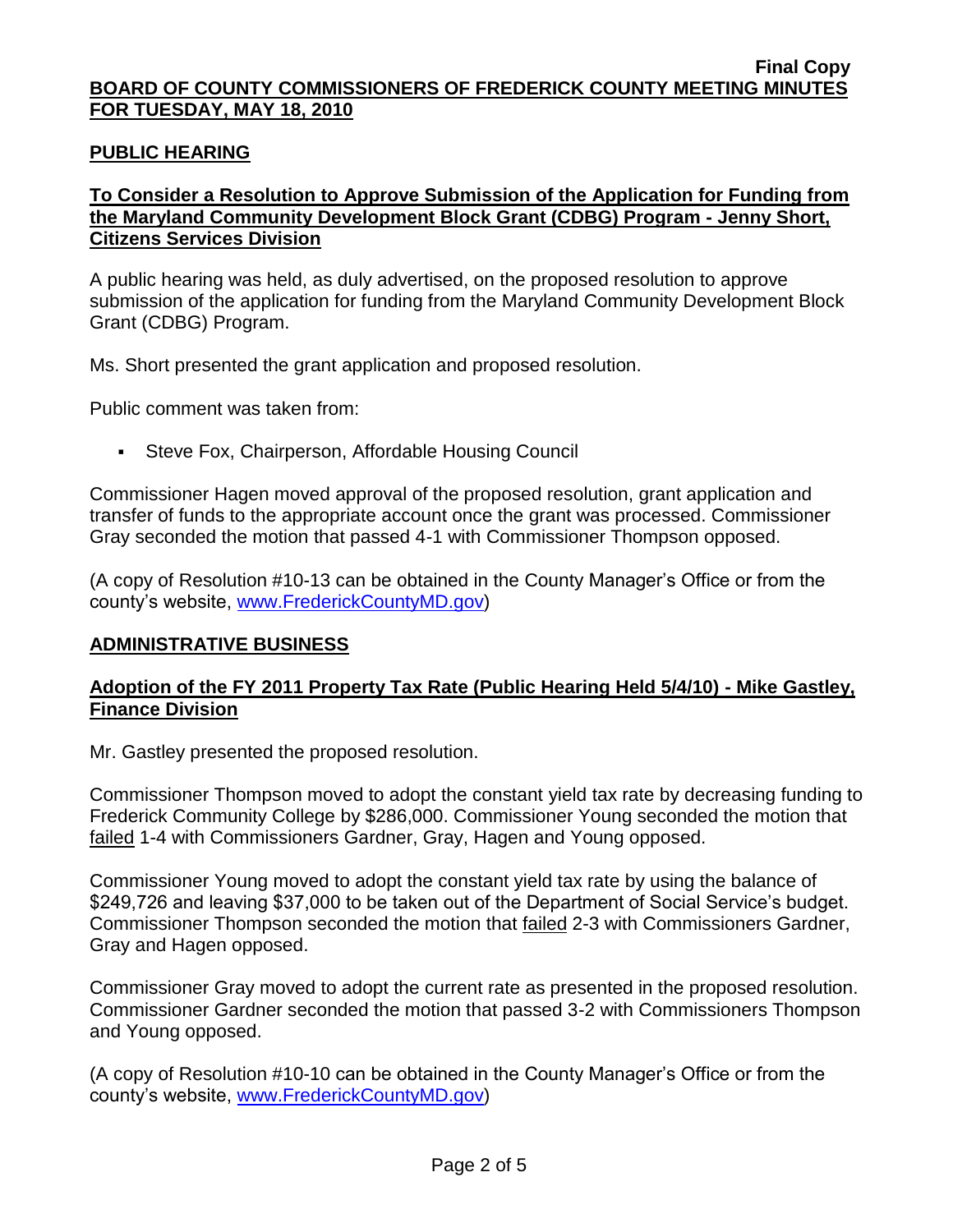### **Adoption/Approval of the Ordinance to Transfer Certain Recordation Tax Revenues into the Frederick County Government's FY 2011 General Fund (Public Hearing Held 5/4/10) - Mike Gastley, Finance Division**

Mr. Gastley presented the proposed ordinance.

Commissioner Gray moved approval of the proposed ordinance as presented. Commissioner Hagen seconded the motion that passed 5-0.

(A copy of Ordinance #10-07-542 can be obtained in the County Manager's Office or from the county's website, [www.FrederickCountyMD.gov\)](http://www.frederickcountymd.gov/)

### **COMMISSIONERS COMMENTS**

None.

# **PUBLIC COMMENTS**

None.

# **QUESTIONS – PRESS**

None.

### **CLOSED SESSION**

Commissioner Hagen moved to proceed into closed session in accordance with Maryland Annotated Code State Government Article § 10-508(a)(9) Conduct collective bargaining negotiations or consider matters that relate to the negotiations. Commissioner Gray seconded the motion that passed 5-0.

### **ADJOURN**

The meeting adjourned at 9:50 a.m.

Mary E. Baker Recording Secretary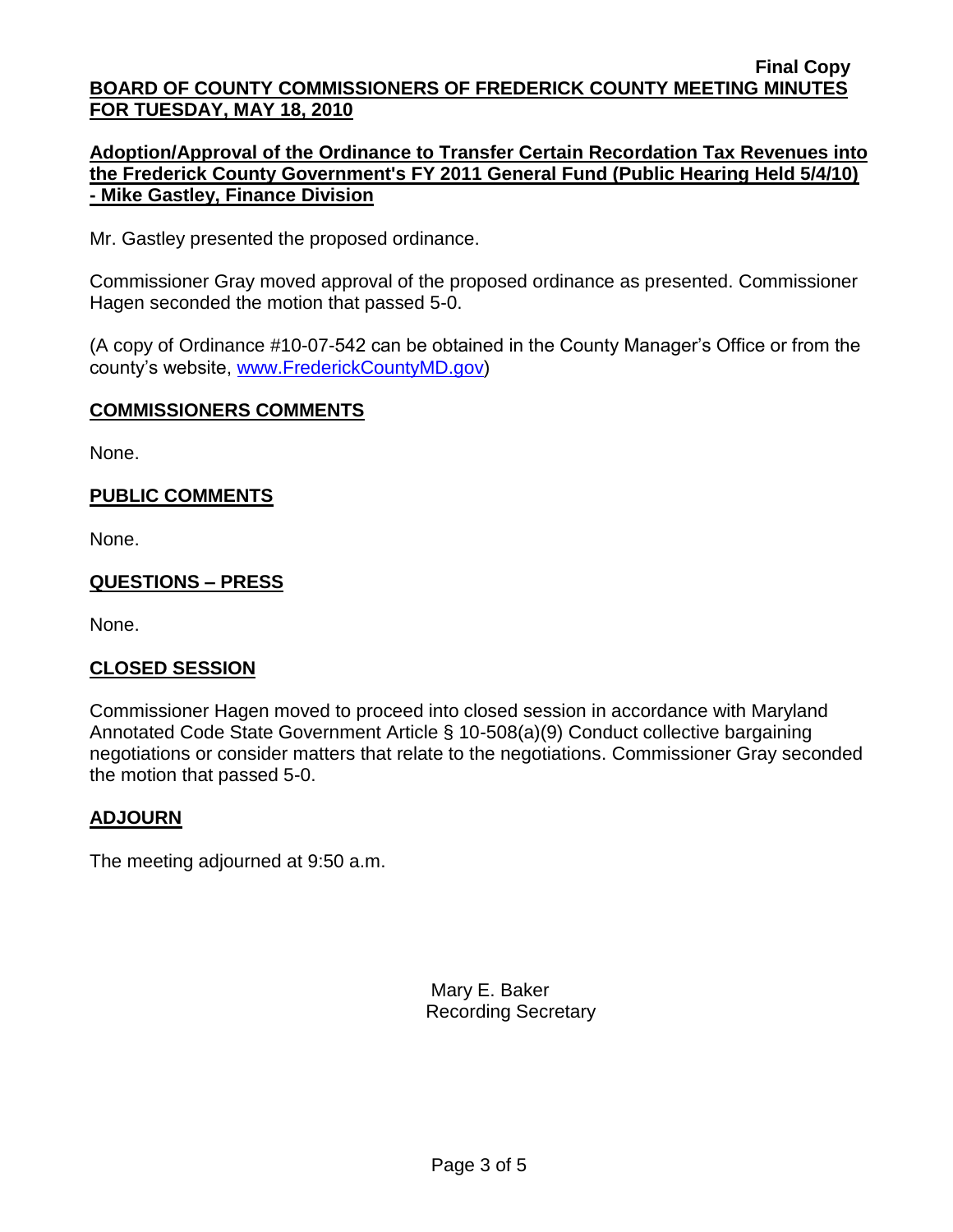# **FORM OF STATEMENT FOR CLOSING THE MEETING OF TUESDAY, MAY 18, 2010**

# **STATUTORY AUTHORITY TO CLOSE SESSION**

## **State Government Article §10-508(a):**

(9) Conduct collective bargaining negotiations or consider matters that relate to the negotiations.

### **Motion:**

Commissioner Hagen moved to proceed into closed session in accordance with Maryland Annotated Code State Government Article § 10-508(a)(9) Conduct collective bargaining negotiations or consider matters that relate to the negotiations. Commissioner Gray seconded the motion that passed 5-0.

### **Topic to be Discussed:**

To consider the Board's position with regard to a negotiated collective bargaining agreement.

Mary Baker Recording Secretary